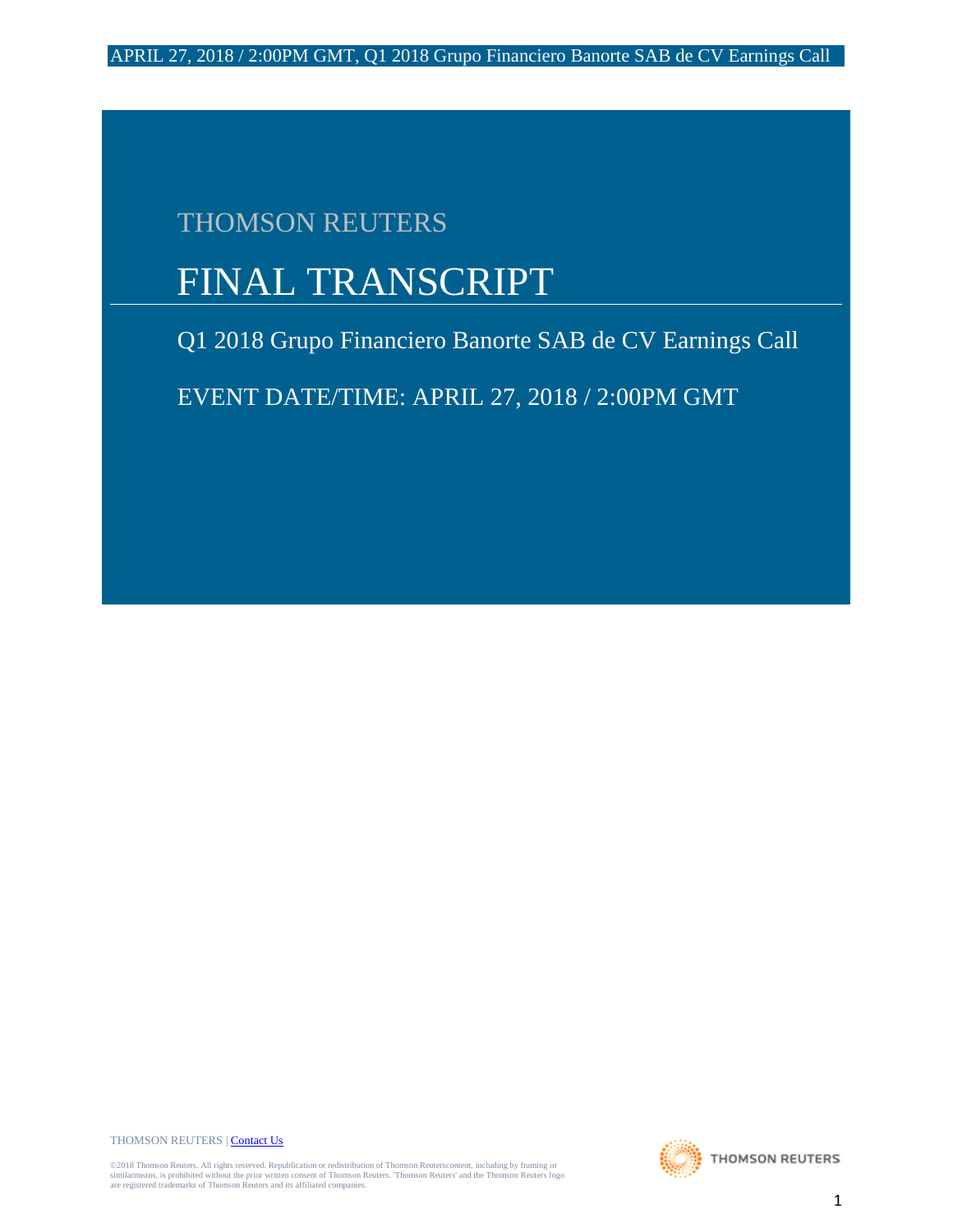# **CORPORATE PARTICIPANTS**

**Fernando Solís Soberón** *Grupo Financiero Banorte, S.A.B. de C.V. - Managing Director of Long Term Savings* **Gabriel Casillas Olvera** *Grupo Financiero Banorte, S.A.B. de C.V. – Chief Economist* **José Marcos Ramirez Miguel** *Grupo Financiero Banorte, S.A.B. de C.V. - CEO* **Manuel Antonio Romo Villafuerte** *Grupo Financiero Banorte, S.A.B. de C.V. - Managing Director of* Consumer Products **Rafael Victorio Arana de la Garza** *Grupo Financiero Banorte, S.A.B. de C.V. - COO & CFO* **Úrsula Margarete Wilhelm Nieto** *Grupo Financiero Banorte, S.A.B. de C.V. - Executive Director of IR*

# **CONFERENCE CALL PARTICIPANTS**

**Arturo Langa** *Itaú Corretora de Valores S.A., Research Division - Research Analyst* **Carlos Gomez-Lopez** *HSBC, Research Division - Senior Analyst, Latin America Financials* **Carlos Macedo** *Goldman Sachs Group Inc., Research Division - VP* **Domingos De Toledo Piza Falavina** *JP Morgan Chase & Co, Research Division - Head of Latin America Financials* **Eduardo Rosman** *Banco BTG Pactual S.A., Research Division - Analyst* **Jason Barrett Mollin** *Scotiabank Global Banking and Markets, Research Division - MD of LatAm Financial Services* **Jorg Friedemann** *Citigroup Inc, Research Division - Director* **Jorge Kuri** *Morgan Stanley, Research Division - MD* **Marcelo Telles** *Crédit Suisse AG, Research Division - MD of the Latin American Equity Research and Head of the Latin American Financials Sector* **Mario Lucio Pierry** *BofA Merrill Lynch, Research Division - MD*

# **PRESENTATION**

#### **Operator**

 Good day, and welcome to the Banorte First Quarter 2018 Earnings Conference Call. Today's conference is being recorded.

At this time, I would like to turn the conference over to Ursula Wilhelm. Please go ahead.

**Úrsula Margarete Wilhelm Nieto** *Grupo Financiero Banorte, S.A.B. de C.V. - Executive Director of IR*

 Thank you, Kathy. Welcome to Banorte's first quarter results. I'm Ursula Wilhelm, Head of Investor Relations.

─────────────────────────────────────────────────────────────────────────────────────

And this morning, Marcos Ramirez, our Chief Executive Officer, will lead the presentation, and at the end of his comments, we will take your questions.

Thank you. Marcos, please go ahead.

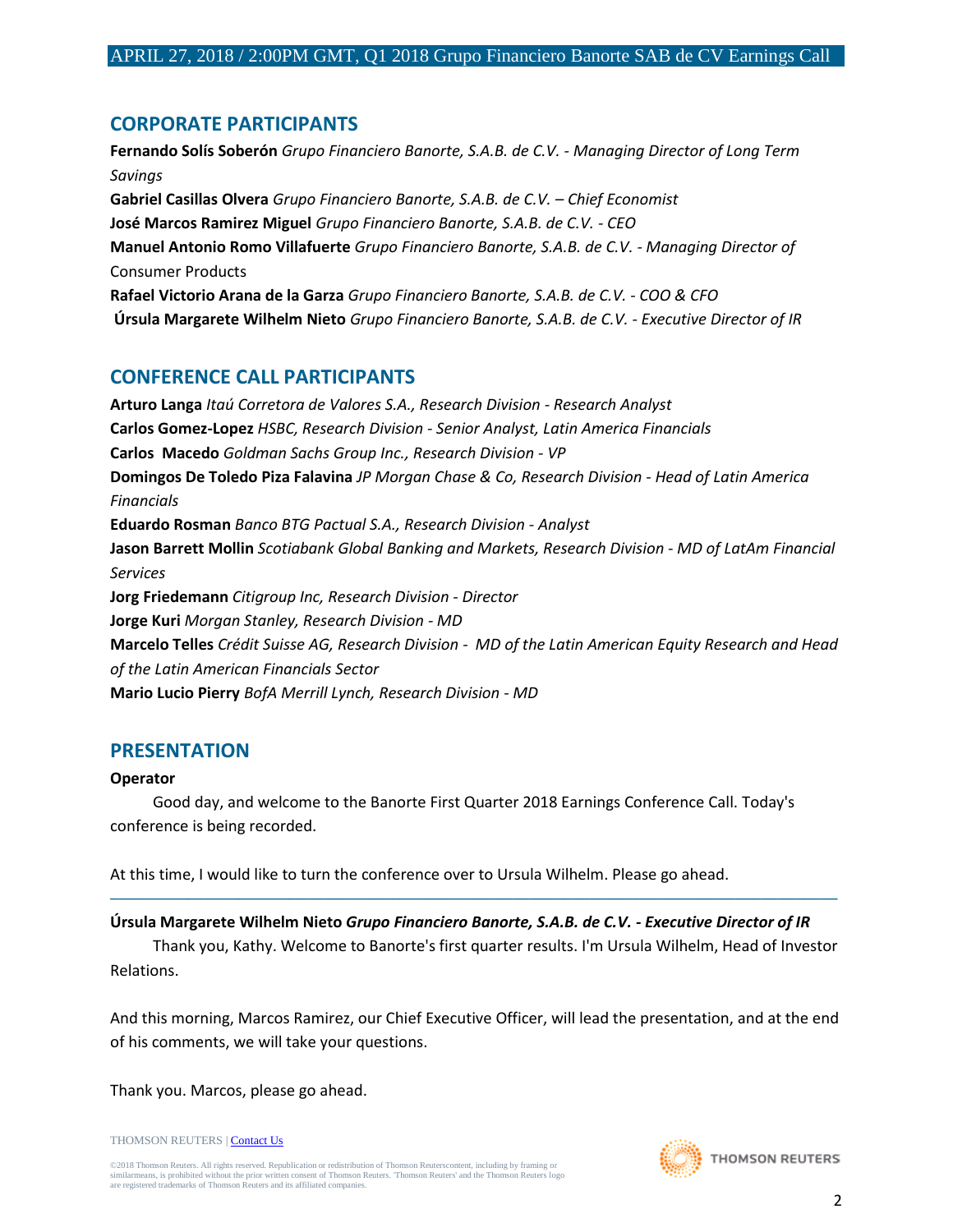#### **José Marcos Ramirez Miguel** *Grupo Financiero Banorte, S.A.B. de C.V. - CEO*

 Thank you, Ursula. Good morning to all of you. Thank you for attending our earnings presentation. I'm pleased to report that we have encouraging results to start the year. The quarter evolved with good dynamics in our core businesses and overall solid performance across all the subsidiaries.

─────────────────────────────────────────────────────────────────────────────────────

Consolidated net income reached MXN 6.7 billion, grew 22% annually and 4% sequentially, maintaining good momentum. While earnings per share were MXN 2.44, growing at the same pace. ROE increased 10 basis points from the last quarter to reach 18.2%, while return on assets stood firm at 2%.

On Slide 2, you will see that revenues grew 7% quarterly to total MXN 22.4 billion on the back of strong growth in net interest income, adequate growth in fees and good results in trading income. Net interest income grew 10% in the quarter, aided by the MXN 3.1 billion from the insurance and annuities company. The net interest margin of the group reached 5.9%, 300 basis points above the prior quarter. The margin, excluding insurance and annuities, dropped 20 basis points to 5.6% on the higher funding cost and a larger balance of interest-earning assets. There is a strong focus on growing deposits this year. Therefore, we expect a temporary effect on the NIM that should be corrected towards the second half of the year.

We are managing carefully the funding costs, which remained stable as evidenced by the fact that the banks' net interest margin stood firm at 6% in the quarter. We are still forecasting a NIM expansion between 30 -- 20 and 30 basis points during this year.

Fees of MXN 2.6 billion slightly declined sequentially. Lower transactional activity at the beginning of the year, coupled with fewer days than usual during the quarter, displaying the softer progress. Higher acquisition cost and insurance related to premium growth also affected overall fee growth in the quarter. Trading revenues posted up a good result, totaling MXN 866 million. Other income was MXN 607 million, 13% below the prior quarter, or lower revenues from collections and for closed assets mainly.

On Slide 4, expenses increased 7% versus last year, in line with our forecast and efficiency ratio continued the downward trend to 40.9% on a positive operating leverage.

Moving to Slide 5, and elaborating on the performance on our long-term savings businesses. Let me tell you that the insurance operations posted a strong quarter. Retained premiums amounted to MXN 9.5 billion, increasing more than twofold. This growth results from significant renewal activity mainly in life, which currently accounts for 61% of the book, and large property and casualty policies. Technical reserves increased in tandem with renewals, while claims were up 5%. Earnings at MXN 1.3 billion more than doubled the result of last year, including the investment in Afore. The consolidated and reported net profit of the insurance company was MXN 1.7 billion. The annuities company achieved net income of MXN 210 million on good underwriting activity. Afore posted profit of MXN 329 million, 6% higher than the prior quarter. The long-term savings segment contributed with MXN 1.8 billion in net profit or 28% of

#### THOMSON REUTERS [| Contact Us](http://financial.thomsonreuters.com/en/contact-us.html)

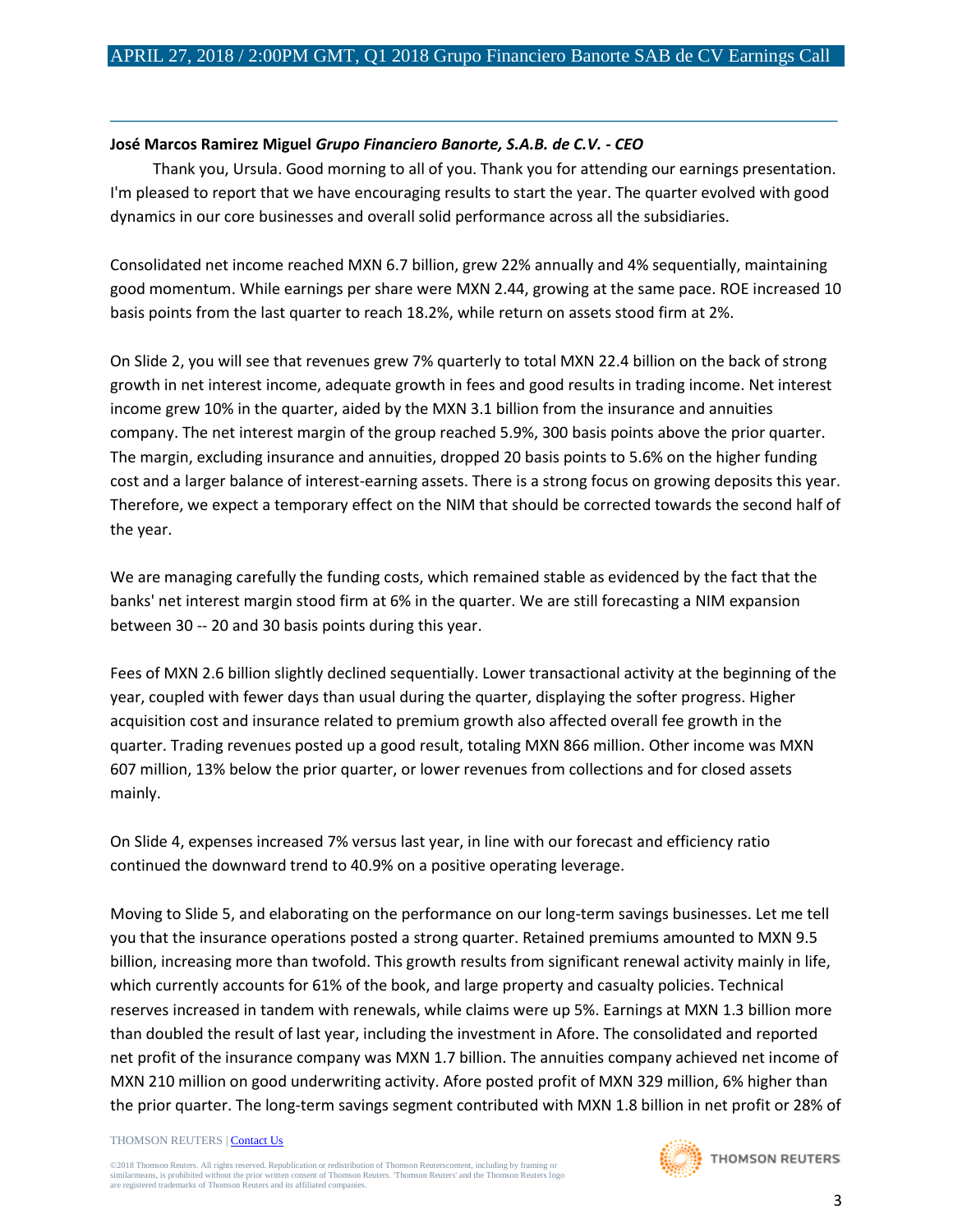the consolidated net profit of the financial group.

Moving to the loan portfolio and asset quality on Slide 6 and 7. The loan portfolio increased 1% sequentially with higher growth in consumer loans of 3%. The quality of the overall portfolio improved with the NPL ratio down 10 basis points from December to 1.9%. All the consumer portfolios posted better NPL indicators, while reserve coverage improved and now stands at 137%.

Loan loss provisions were MXN 4.2 billion, resulting in a cost of risk indicator of 2.7%.

Let me highlight that this amount includes MXN 619 million in specific provisions for our corporate exposure which was classified as past due in December. Normalized...

(technical difficulty)

## **Operator**

Please stand by.

**Úrsula Margarete Wilhelm Nieto** *Grupo Financiero Banorte, S.A.B. de C.V. - Executive Director of IR* Kathy, are you there?

─────────────────────────────────────────────────────────────────────────────────────

─────────────────────────────────────────────────────────────────────────────────────

─────────────────────────────────────────────────────────────────────────────────────

─────────────────────────────────────────────────────────────────────────────────────

─────────────────────────────────────────────────────────────────────────────────────

─────────────────────────────────────────────────────────────────────────────────────

#### **Operator**

Go ahead, please.

**José Marcos Ramirez Miguel** *Grupo Financiero Banorte, S.A.B. de C.V. - CEO* I don't know what the cost of risk is, okay.

**Úrsula Margarete Wilhelm Nieto** *Grupo Financiero Banorte, S.A.B. de C.V. - Executive Director of IR* I'm sorry, we got disconnected, so we will move forward with the conference call.

## **José Marcos Ramirez Miguel** *Grupo Financiero Banorte, S.A.B. de C.V. - CEO*

 Thank you very much. And let's talk about the cost of risk. Normalizing the cost of risk due to a specific case, the ratio was 2.3%, in line with the prior quarter and didn't see the stability in the performance of the consumer and commercial books. We're encouraged by our first quarter results, and we believe we are on the right track to deliver on our 2018 financial goals, which remain unchanged from the guidance indicators that we gave you at the beginning of the year.

Moving onto the economy. We have set good performance in the first quarter with inflation coming down quickly and now standing at 4.7%. Salary increases improved another (inaudible) at 5.6%. The first quarter also saw a healthy level of retail sales and a stable labor market. These are positive signs that support the expansion on the consumer market that we are targeting this year. NAFTA is alive and is likely to be updated in the next few months, or weeks, with minimal impact to Mexico. Implementation of the energy reform continues to move forward as evidenced by the success of -- from fee which raised

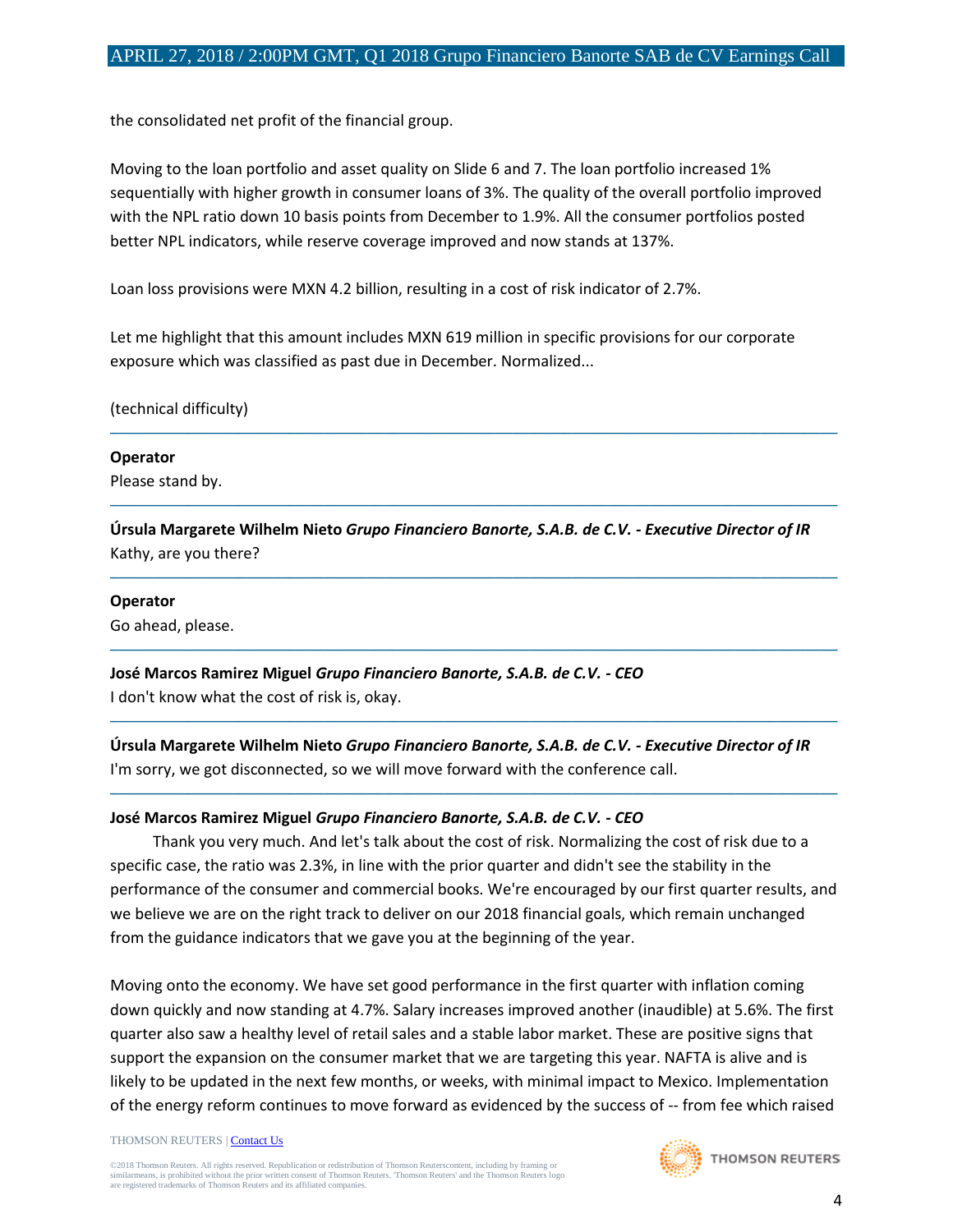over USD 3 billion in new investments. And the balance sheet of the government is stronger with a debt reduction implemented last year.

We are now at the peak of the electoral cycle. The outcome of the vote is still uncertain and some of the candidates' positions are still not very detailed in some areas. Therefore, we do not rule out that domestic financial markets will remain somewhat volatile as we approach Election Day as seen in the past few days in the FX market. Mexico has a strong institutional framework and commitment to an open economy. Banorte has solid fundamentals, good business diversification, a broad customer base and a strong capital position. So both Mexico and Banorte are on a strong footing to overcome uncertainties successfully.

On this note, I conclude my comments, and we are ready to take your questions. Thank you very much. Good morning, Good Friday.

─────────────────────────────────────────────────────────────────────────────────────

# **QUESTIONS AND ANSWERS**

**Operator** (Operator Instructions)

**Úrsula Margarete Wilhelm Nieto** *Grupo Financiero Banorte, S.A.B. de C.V. - Executive Director of IR* Kathy, we are now ready to take questions.

─────────────────────────────────────────────────────────────────────────────────────

─────────────────────────────────────────────────────────────────────────────────────

## **Operator**

(Operator Instructions) And we'll take our first question from Mario Pierry with Bank of America Merrill Lynch.

─────────────────────────────────────────────────────────────────────────────────────

## **Mario Lucio Pierry** *BofA Merrill Lynch, Research Division - MD*

Let me ask you 2 questions, please. The first one is related to these accounting changes that took place this quarter. I was wondering -- clearly they had an impact on your efficiency ratio in your provisions. So I was wondering if your guidance for the year, if you're going to change your guidance for the year to reflect those accounting changes. The second question is related to your government loan book. Basically, there has been no growth for the last 5 quarters in government loans. A bit surprising, right, that this is happening ahead of elections. But also I wanted to understand how does this tie-in with your -- of your merger with Interacciones? Are you, on purpose, trying to reduce your exposure here? Or if growth is so slow, how does it tie-in with Interacciones, which is primarily a government lender?

## **José Marcos Ramirez Miguel** *Grupo Financiero Banorte, S.A.B. de C.V. - CEO*

Thank you, Mario. The first one, no, we are not changing the guidance and Rafael Arana will elaborate a little bit on that, but no. And the government growth that we see is certainly a result of the demand with -- we have on the government. We are not so successful managing the markets. Also if an amount comes, we take it, if it doesn't come, we don't take it and that's it. It moves faster or slower depending

─────────────────────────────────────────────────────────────────────────────────────

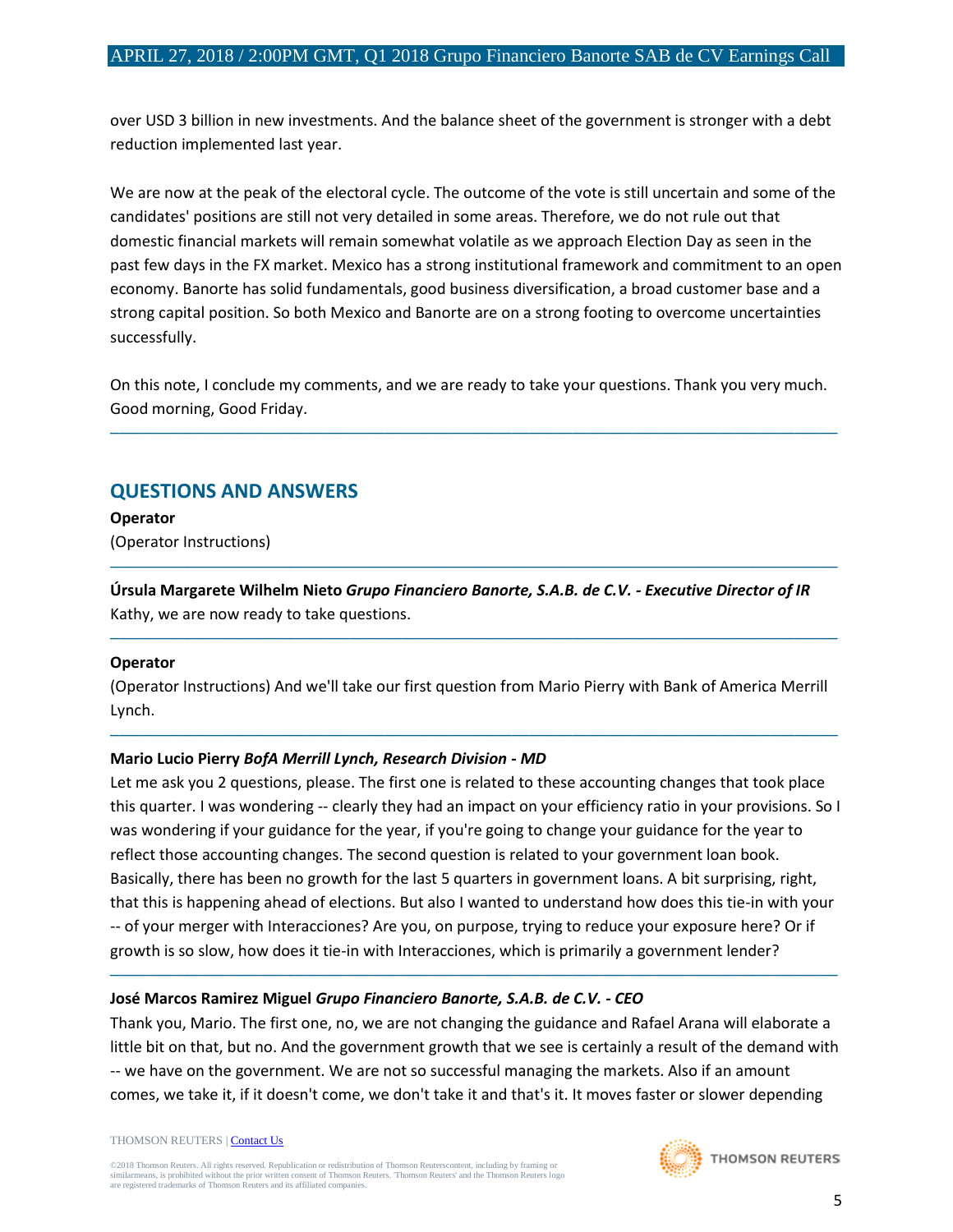on the part of the year, but it's not particularly because we are in the merger with Interacciones. It's because the market became like that. And we are with the wave of the market, that's the reason we're not moving right now, but it's going to be moving in the next months. We have a pipeline -- a strong pipeline and you will see some movements there in the next future. And Rafael, can you talk about it?

─────────────────────────────────────────────────────────────────────────────────────

#### **Rafael Victorio Arana de la Garza** *Grupo Financiero Banorte, S.A.B. de C.V. - COO & CFO*

Yes. Mario, thank you for the question. No, we are not changing the guidance, as Marcos says. We, on the provision line, as you know, because of the accounting change that those recoveries now are coming down and reducing the provision mix for the quarter. And the effect on the efficiency ratio because that's going to hit a little bit on the efficiency ratio, was already budgeted for us. So we will not change our guidance, and we are sticking with our goal to be -- to reach the 40% cost income ratio for the year. So no, everything has been balanced out on the budget, so no need to change the guidance. And as Marcos says, on the loan book, as we come into the market when we were on the road show with the merge, we said that on the peak after the merge, the loan book will reach around -- close to 30% on the loan book for the government loans. But that's slowly, but surely will go down to 26% because of the rate of growth of the other lines of business on the credit side, on the consumer and on the commercial side. And the government book -- we have a very strong position on the government lending part. And we are -- as we mentioned before, we are trying to move a lot more into the infrastructure part of the business that is more in the short-term loans around MXN 350 million, MXN 400 million. That is basically what we are looking on the merge and integration with Interacciones.

#### **Mario Lucio Pierry** *BofA Merrill Lynch, Research Division - MD*

Okay. That's clear, Rafael, but just to get a clarification, right? Because once you do this reclassification here, your provisions to average loans should be lower, right? Because now you have the recoveries there. So why wouldn't your guidance for the year be reduced?

─────────────────────────────────────────────────────────────────────────────────────

─────────────────────────────────────────────────────────────────────────────────────

#### **Rafael Victorio Arana de la Garza** *Grupo Financiero Banorte, S.A.B. de C.V. - COO & CFO*

Well, because if you look at ongoing cost of operations that you will see is around 2.37 for the quarter, around 2.3. And our guidance is around 2.4 to 2.6. So we will see -- and the consumer books are behaving much better than we anticipated at the end of the year when we were making -- doing the budget. So we see that the benefit on the consumer will continue to be there. So maybe, in the second quarter will be a new guidance on the -- possible on the cost of risk. But we have to see if this trend on the world relation on the vintages continues to be there. On the other side, it's basically the recoveries that we were -- we are very successful on the recoveries because of the collection unit that we have. Now that it's been put in on the recovery instead of the other income that wasn't there in the past because of this regulatory change. So that's the reason, its balanced out that nicely.

#### **Mario Lucio Pierry** *BofA Merrill Lynch, Research Division - MD*

Okay. And since we touched on Interacciones, can you just give us an update on where you are with the merger, getting all the approvals required?

─────────────────────────────────────────────────────────────────────────────────────

─────────────────────────────────────────────────────────────────────────────────────

#### **José Marcos Ramirez Miguel** *Grupo Financiero Banorte, S.A.B. de C.V. - CEO*

THOMSON REUTERS [| Contact Us](http://financial.thomsonreuters.com/en/contact-us.html)

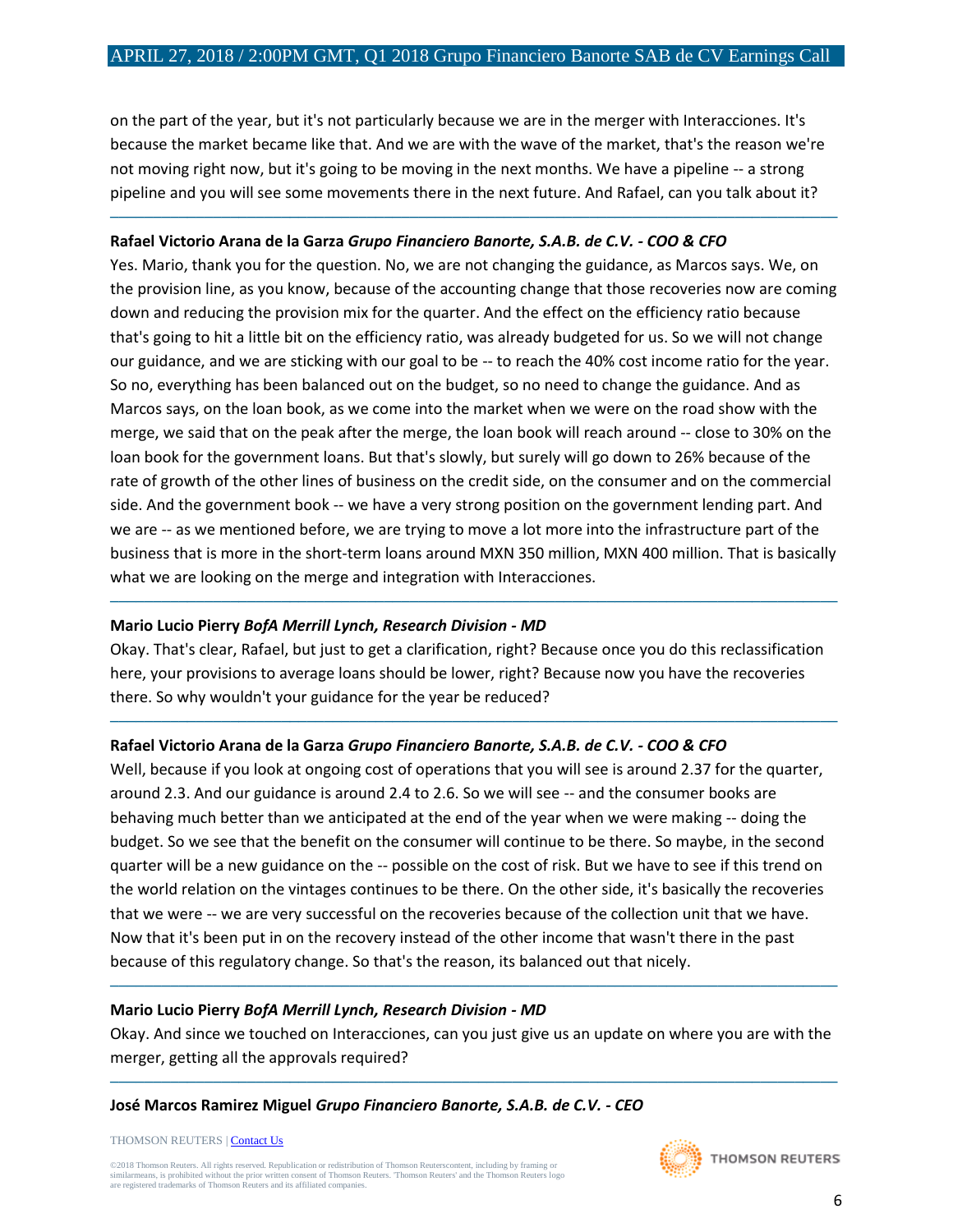We're -- maybe in a few days or weeks, we will receive the final approval of the authority. We depend on that and we cannot say, they are going say when exactly. But it's on their side. And -- but we are ready. As soon as they say yes, we have everything implemented down and the merger is going to be very easy and very successful because we have everything done. So as soon as we receive from the authorities, we will tell you and you will see in 1 quarter that everything is going to be very smooth the way we see things.

#### **Rafael Victorio Arana de la Garza** *Grupo Financiero Banorte, S.A.B. de C.V. - COO & CFO*

You'll remember that we committed to the market that the integration is going to happen in 2 months once we achieved the go from the authorities.

─────────────────────────────────────────────────────────────────────────────────────

─────────────────────────────────────────────────────────────────────────────────────

─────────────────────────────────────────────────────────────────────────────────────

#### **Operator**

(Operator Instructions) We'll now take our next question from Jason Mollin with Scotiabank.

## **Jason Barrett Mollin** *Scotiabank Global Banking and Markets, Research Division - MD of LatAm Financial Services*

I wanted to ask about the net interest margin that you talked about and you show in your presentation coming down in the quarter ex insurance and annuities. On our calculation it also comes down. You mentioned higher funding costs and you're working on that. Maybe if you can talk a little bit about the funding cost environment for Banorte versus the market? And how you think that this will play out for the rest of the year.

#### **José Marcos Ramirez Miguel** *Grupo Financiero Banorte, S.A.B. de C.V. - CEO*

Thank you, Jason. I will give you some light here about the margin. But as we said, we expect to -- in the next future, to increase it 20 to 30 basis points, which is our budget and our forecast. And Rafael is going to give you some light here.

─────────────────────────────────────────────────────────────────────────────────────

─────────────────────────────────────────────────────────────────────────────────────

#### **Rafael Victorio Arana de la Garza** *Grupo Financiero Banorte, S.A.B. de C.V. - COO & CFO*

Yes. Thank you, Jason. And remember that if you do the comparison on a quarter-to-quarter window on the net interest margin, you also have to take into account that in the fourth quarter, you have 94 days and in this quarter it was 92 days. That -- on the margin side, it costs you around MXN 320 million. So if you want to normalize that, you have to add to this quarter MXN 320 million or deduct from the other quarter MXN 320 million. On the funding cost, as you know, we are anticipating the integration with Interacciones, we have been extremely successful in gathering the timed deposits. Last year we adjusted the cost at the end of the year to go down to 2.8 of the reference rate. Right now we are sitting at 3.1, and we are comfortable at that cost of funds against the reference rate, because we continue to have a solid growth on the timed deposits. On the demand deposits we also are now regaining the growth. As you know, the first 2 months usually -- even the first quarter usually goes down on the demand deposit side. And in March, we had a very strong pickup on the demand deposits, not just on the timed, also on the demand deposits. So you will see a very controlled cost of funding over the year, around -- ranging from 2.9 to 3.1 on the reference rate. So good growth, good cost control, and we know we are pushing a little bit on the high-end of the cost because of gathering the timed deposit that we want to have once

#### THOMSON REUTERS [| Contact Us](http://financial.thomsonreuters.com/en/contact-us.html)

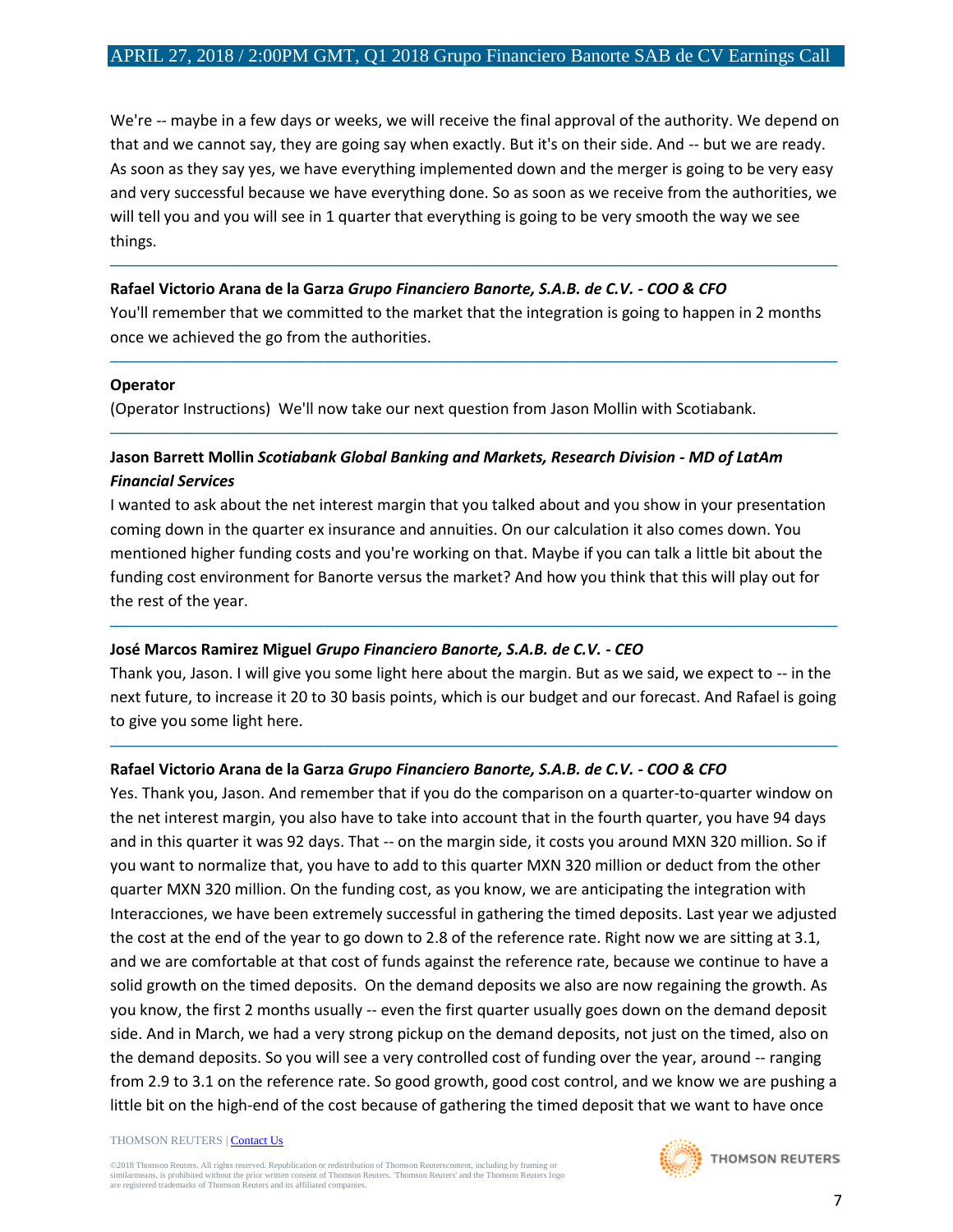─────────────────────────────────────────────────────────────────────────────────────

integration with Interacciones comes. So this process is a very defined strategy that we have.

## **Jason Barrett Mollin** *Scotiabank Global Banking and Markets, Research Division - MD of LatAm Financial Services*

That's very helpful. And the 20 to 30 basis points increase in NIM that you're talking about, that's from the full year 2017? We're looking for that in 2018? Or is that from the level we saw in the first quarter with this impact of the number of days?

─────────────────────────────────────────────────────────────────────────────────────

─────────────────────────────────────────────────────────────────────────────────────

─────────────────────────────────────────────────────────────────────────────────────

─────────────────────────────────────────────────────────────────────────────────────

**Rafael Victorio Arana de la Garza** *Grupo Financiero Banorte, S.A.B. de C.V. - COO & CFO* No. It's for the full year of '18.

# **Jason Barrett Mollin** *Scotiabank Global Banking and Markets, Research Division - MD of LatAm Financial Services*

Okay, versus full year '17. Okay, great.

#### **Operator**

(Operator Instructions) We'll now take our next question from Jorge Kuri with Morgan Stanley.

#### **Jorge Kuri** *Morgan Stanley, Research Division - MD*

2 questions, if I may. First on fees. They were up 4% year-on-year, which is a pretty sharp deceleration versus what you did in 2017. And given that a lot of what you were doing with IBM lately had to do with improving fees. I'm just wondering if this was sort of like a hiccup and we expect that number -- you expect that number to go up throughout the year, especially in the context of inflation? You know this is basically no growth and everything else in your business is growing certainly nicely. So I wanted to get an update on that? And then on the corporate case that you mentioned where you had to create provisions, is that performing now? Or is it still not performing? What's the outlook for the recovery of that? Is the exposure fully covered or would you have to make another tranche in the subsequent quarters?

## **José Marcos Ramirez Miguel** *Grupo Financiero Banorte, S.A.B. de C.V. - CEO*

Thank you, Jorge. Thank you very much. The first one, there's -- a lot of the explanation is with insurance (inaudible) give us a little bit of light on that. And the second one, we -- according to the law, we were set 45% of these assets, but we think that is more than enough. We will see how it develops during this year. But we decided to take the hit and not think it will go (inaudible) according to the regulation and that's it. And now we are working with this specific company for this specific asset. It's only one case, and we are working with this company now. But Manuel, can you give some little bit of light, and Ursula too.

─────────────────────────────────────────────────────────────────────────────────────

## **Úrsula Margarete Wilhelm Nieto** *Grupo Financiero Banorte, S.A.B. de C.V. - Executive Director of IR*

Yes. Jorge, on the fees, there are 2 elements that affected the growth in this quarter. The first one is related to the insurance company. Because of the high level of premium that they booked in the first quarter, the insurance company also booked the acquisition cost, which is part of the fees paid. And this quarter it was MXN 725 million, which is -- was more than double what we had last year, almost 3 times

─────────────────────────────────────────────────────────────────────────────────────

#### THOMSON REUTERS [| Contact Us](http://financial.thomsonreuters.com/en/contact-us.html)

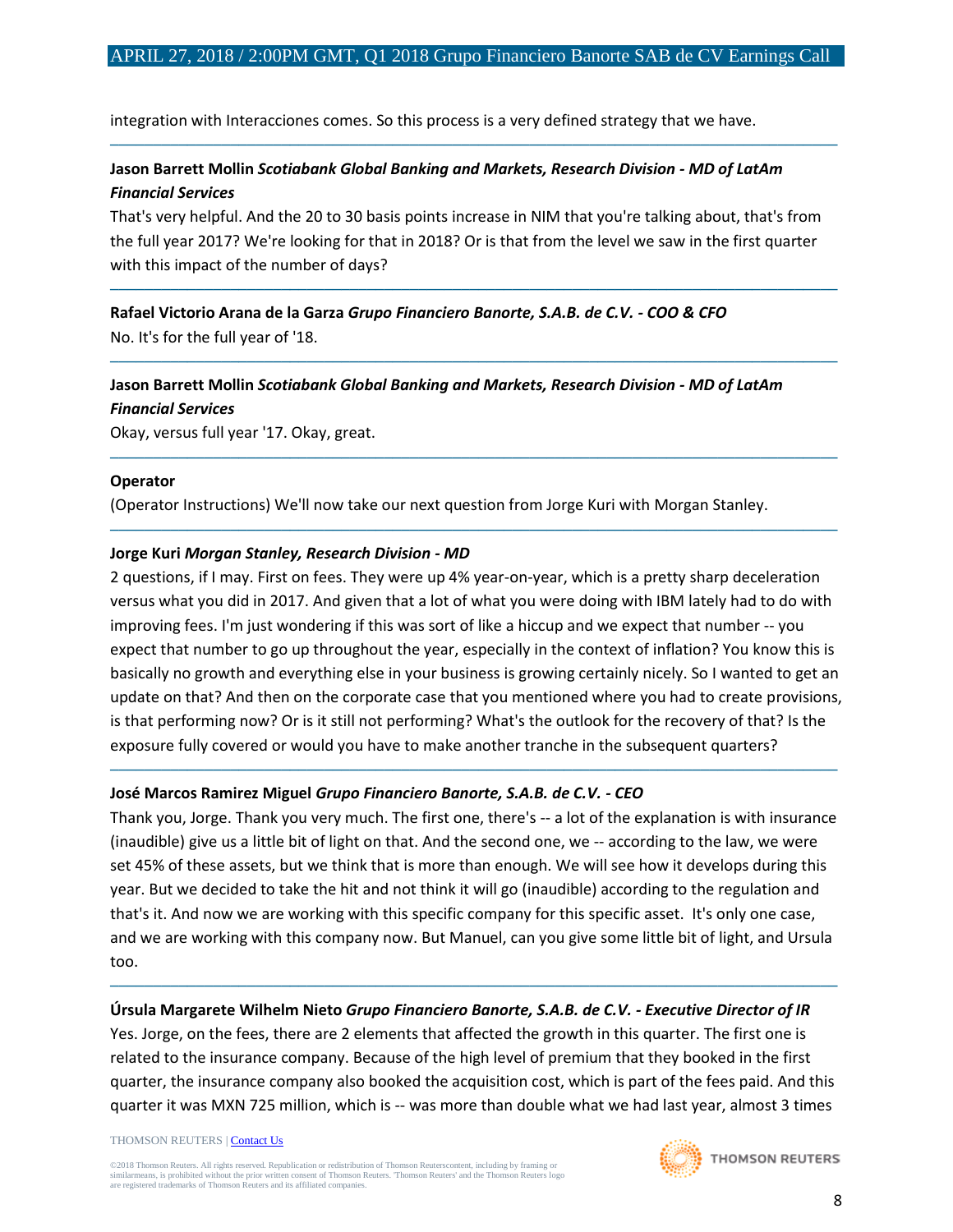more than what we had in the previous quarter. So that was one of the big elements. If you look at the components of fees on services, quarterly, there is a decline, which is explained by the seasonality of the quarter. A lower number of rates, we have also the Easter holiday in the quarter versus last year, which was in April. So all this affected the volume of transactionality. But if you look at the year-on-year growth of these fees, we were up on core service fees, 10% up year-on-year, overall 15% up year-on-year, not services, just seasonality.

─────────────────────────────────────────────────────────────────────────────────────

## **Manuel Antonio Romo Villafuerte** *Grupo Financiero Banorte, S.A.B. de C.V. - MD for Methods of Payment*

Jorge, this is Manuel. This is just to complement Ursula. The strategy for the rest of the core business fees will continue to be mid-teens. Really, right now, the focus is to be competitive. However, as we are providing more services to the customers with regards to channels, with regards to digital -- really the digital transformation behind it. What we are doing is using the fees to move the customers from the person-to-person service branches, call center, et cetera, into more the digital world. And we're using the fees to have more incentives, clear incentives customer per customers, no? So really the focus that Ursula was saying is really to continue around 10%, 15% growth year-on-year. But really, you're going to see continuity, if not the speed up of the transition of customers from expensive channels into cheaper channels of the digital world. That's how fees -- we're looking at fees right now.

─────────────────────────────────────────────────────────────────────────────────────

─────────────────────────────────────────────────────────────────────────────────────

#### **Operator**

We'll take our next question from Carlos Macedo with Goldman Sachs.

#### **Carlos Grien Macedo** *Goldman Sachs Group Inc., Research Division - VP*

A couple of questions. First, just specifically change that could -- the presentation given the new rule for recoveries is now blended into your provision expense line. Could you just let us know what the level of recoveries was for the quarter? And whether you would plan on disclosing that going forward, given there is some volatility in that line? Second, loan growth bounced up a little bit. On the consumer side, you're still outpacing the market by a wide margin and also the same thing for mortgages. Given -- I know asset quality is pretty good, but we have some uncertainty coming up with the election and all that. Do you -- is this a level you're comfortable with? Is this something that you expect will continue going forward? Is there no room for you to cut that back? How should we think about that?

#### **José Marcos Ramirez Miguel** *Grupo Financiero Banorte, S.A.B. de C.V. - CEO*

I will start from the second one. Yes, we're outpacing the market. We think that is because our factory is perfectly aligned, and we are aiming to the right customers and the right clients. So we expect it will be continued, the answer is yes. We don't see any substantial change. We don't see that we need to change our strategy. So we expect it to continue during the elections and after the elections. The answer is yes. I'm going to the first question, the level of recoveries of the quarter, maybe Rafael Arana can help us a little bit?

─────────────────────────────────────────────────────────────────────────────────────

─────────────────────────────────────────────────────────────────────────────────────

## **Rafael Victorio Arana de la Garza** *Grupo Financiero Banorte, S.A.B. de C.V. - COO & CFO* Yes. Carlos, thank you. The number that you should expect on a quarter-to-quarter basis is to -- from

THOMSON REUTERS [| Contact Us](http://financial.thomsonreuters.com/en/contact-us.html)

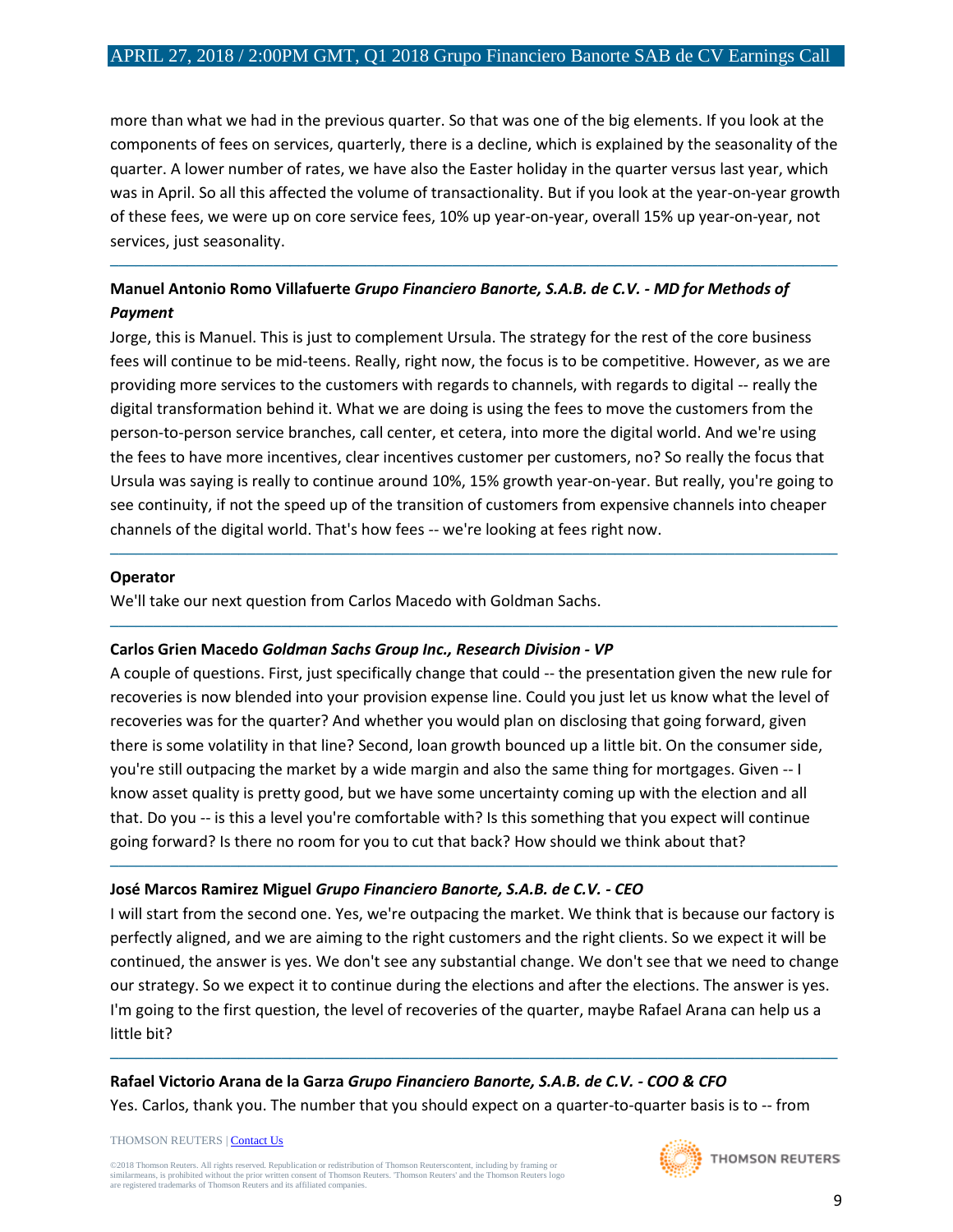#### APRIL 27, 2018 / 2:00PM GMT, Q1 2018 Grupo Financiero Banorte SAB de CV Earnings Call

MXN 400 million to MXN 600 million per quarter on the line of recovery that we -- now we're moving into the provision line -- into recovery of that provision line. That's the number that you should expect that is -- I would say, the current -- the recurring number that we get on a quarter-to-quarter on this line.

─────────────────────────────────────────────────────────────────────────────────────

# **Carlos Grien Macedo** *Goldman Sachs Group Inc., Research Division - VP*

Rafael, do you plan to disclose that number on a quarterly basis?

#### **Rafael Victorio Arana de la Garza** *Grupo Financiero Banorte, S.A.B. de C.V. - COO & CFO*

Yes. It is in the -- it's already disclosed and we will be happy to be more precise on the disclosure, but it's already fully disclosed on the quarterly release.

─────────────────────────────────────────────────────────────────────────────────────

─────────────────────────────────────────────────────────────────────────────────────

#### **Úrsula Margarete Wilhelm Nieto** *Grupo Financiero Banorte, S.A.B. de C.V. - Executive Director of IR*

If you -- Carlos, this is Ursula. If you -- at the end of the MD&A, there is an accounting section where we usually put information that is relevant, if there were any changes to accounting. On Page 61 of the report, you can find exactly the information that you are asking for. And as Rafael mentioned, on a quarterly basis, around -- between MXN 400 million and MXN 600 million that we used to book as income are related to either provision releases or recoveries of loans that were charged off in the past. And those are now moving into the -- will be reconciled in the reserve account. And -- so this is basically the number and this is the change. Also, all of the 2017 numbers were reclassified, so that every quarter for 2018 you will be comparing apples to apples, okay?

## **Domingos De Toledo Piza Falavina** *JP Morgan Chase & Co, Research Division - Head of Latin America Financials*

─────────────────────────────────────────────────────────────────────────────────────

Let me ask you a question. If I understood right, the MXN 3 billion growth on premium is predominantly driven by mortgage? And I guess, a follow-up is on the technical reserve, there was a benefit from some of the claims you had provisioned in previous quarters that you're now receiving the reinsurance, and therefore, that drove sort of the profitability higher or no?

─────────────────────────────────────────────────────────────────────────────────────

## **José Marcos Ramirez Miguel** *Grupo Financiero Banorte, S.A.B. de C.V. - CEO*

No. Actually, let me tell you something. We have a very nice growth in the mortgage segment. It was 17% growth. But actually, that's not the main explanation of the growth in the premiums. We also underwrite very large accounts. For instance, we -- in an auction, we were granted the life policy of the federal government, and that represents a fortune, MXN 1 billion in pesos, which I would say that's most important. We also -- in the car insurance, we also have a very large policy from PEMEX. And those are big accounts, but would not -- with nice margins, but not as large. So you will see there that we have very large premiums because -- mainly because of these accounts. But I should say that we are doing okay in the other lines of businesses as well. Now with respect to the technical research and what we recovered for the -- from the insurers, actually this is something that -- this is almost -- for the big accounts, we almost do not retain any risk. So whatever we receive from the insurance, we pass it through to our customers.

───────────────────────────────────────────────────────────────────────────────────── **Domingos De Toledo Piza Falavina** *JP Morgan Chase & Co, Research Division - Head of Latin America* 

#### THOMSON REUTERS [| Contact Us](http://financial.thomsonreuters.com/en/contact-us.html)

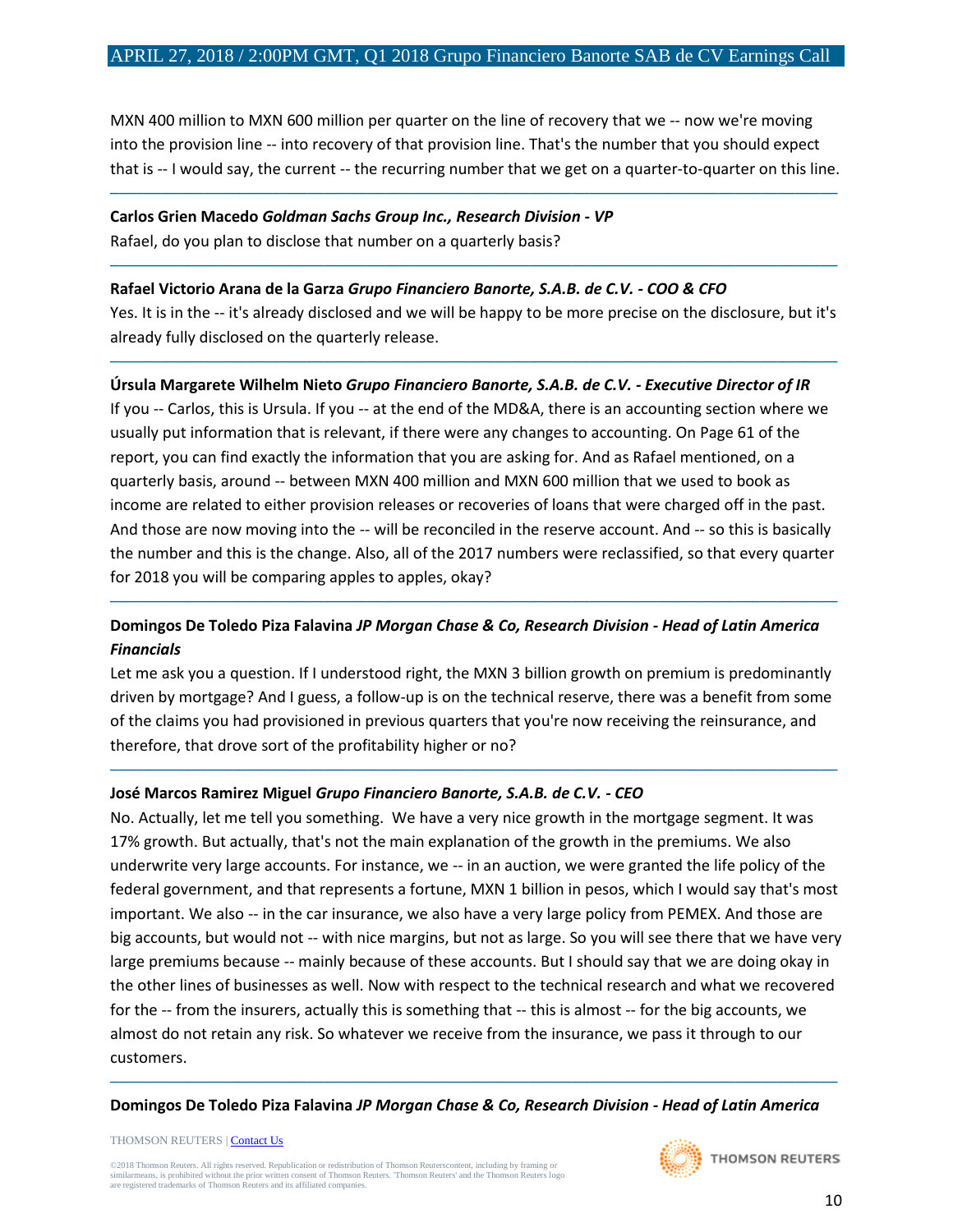#### *Financials*

Okay. And these bigger policies like PEMEX and others, that should be engineering risk, the very large policy, I would expect you to pass it onto reinsurance though, right?

─────────────────────────────────────────────────────────────────────────────────────

#### **José Marcos Ramirez Miguel** *Grupo Financiero Banorte, S.A.B. de C.V. - CEO*

Can you repeat again, I cannot hear you very well.

## **Domingos De Toledo Piza Falavina** *JP Morgan Chase & Co, Research Division - Head of Latin America Financials*

─────────────────────────────────────────────────────────────────────────────────────

Okay, we'll do follow-ups, because the technical, if it is a large policy, you shouldn't have a result growing that much. But -- we'll take it off-line.

─────────────────────────────────────────────────────────────────────────────────────

─────────────────────────────────────────────────────────────────────────────────────

#### **Operator**

(Operator Instructions)

#### **José Marcos Ramirez Miguel** *Grupo Financiero Banorte, S.A.B. de C.V. - CEO*

We will happily to do that and follow up on that. I think it's very -- it's explained on Page 24, but would be happy to go with Fernando and yourself and with anyone that wants to go deeper into this. But it's really an extremely good performance of the business. And the combined ratios improved a lot. So all the key numbers are moving in the right direction. We expect the company -- the insurance company to be around 26% growth of the near income for the year. So it's a very solid business.

─────────────────────────────────────────────────────────────────────────────────────

─────────────────────────────────────────────────────────────────────────────────────

#### **Operator**

(Operator Instructions) We'll take our next question from Eduardo Rosman with BTG.

#### **Eduardo Rosman** *Banco BTG Pactual S.A., Research Division - Analyst*

So 2 questions here. The first one on your nonbanking results. They represented like almost 30% of the bottom line this quarter. Just wanted to understand how you see these businesses evolve? And how relevant they can be in the future? Just trying to get a sense on how much can come from banking and some nonbanking? Just sort of like (inaudible) in Brazil, they have roughly 30% coming just for insurance. So it would be interesting to see how much you think you can add in extra revenues from these other businesses? And the second question is on your guidance. The midpoint of your guidance range for net income indicates growth of 17% in the first quarter, delivered more than 20%. Your guidance also doesn't include Interacciones, which I assume will also be part of the results. So just wanted to know if you believe that this guidance for net income has upside risks?

─────────────────────────────────────────────────────────────────────────────────────

#### **José Marcos Ramirez Miguel** *Grupo Financiero Banorte, S.A.B. de C.V. - CEO*

Thank you, Eduardo. A great one. We're aiming that in the whole pie, 52% is going to be the bank and around -- a percentage is going to be other businesses. We're growing everything, but the pace of the other businesses is growing very fast. So we are very happy that we are going to that mix that we expected to grow that -- growing the pie and growing everything, no? And the second one, just our guidance, also includes the (inaudible) financial interaction. It's as soon as we will achieve the gift from

#### THOMSON REUTERS [| Contact Us](http://financial.thomsonreuters.com/en/contact-us.html)

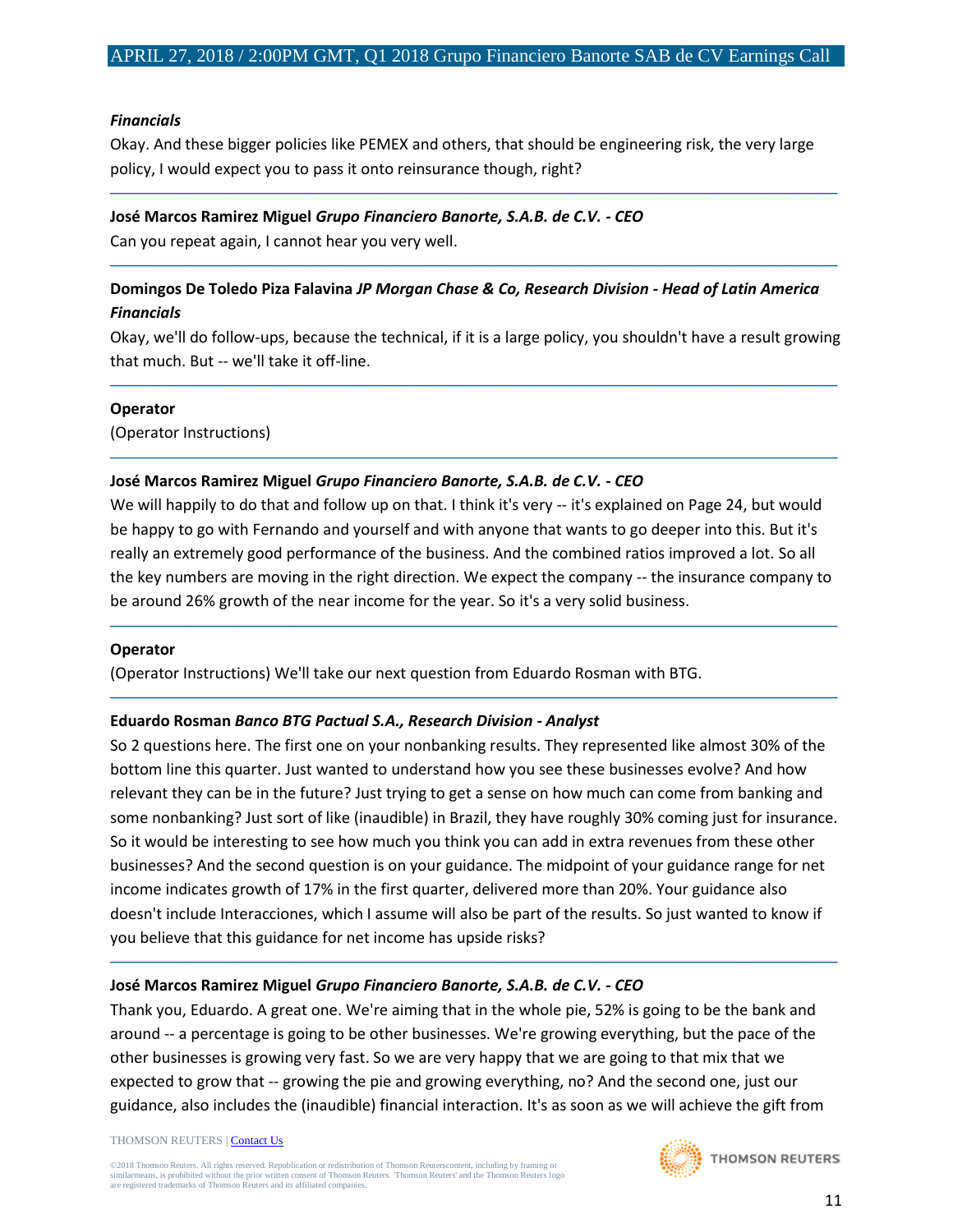the government next quarter, you will see that we will add up the Interacciones group. But it's going to be, obviously, the way I see it, 1 plus 1 equals to 3, no? So we will discuss that in the next quarter as soon as we have the yes from the authorities.

#### **Unidentified Company Representative** *-*

And remember that we never include the Interacciones on the, on our goal to reach the 2020. So that's completely out of the program. So the 2020 should be obtained without the Interacciones group. Okay?

─────────────────────────────────────────────────────────────────────────────────────

─────────────────────────────────────────────────────────────────────────────────────

─────────────────────────────────────────────────────────────────────────────────────

#### **Operator**

We'll take our next question from Jorg Friedemann with Citi.

## **Jorg Friedemann** *Citigroup Inc, Research Division - Director*

Just like to have bit more color, if you could, I know that it's always difficult. But trading income had a very great start of the year. You provide very interesting detail on the results on Page 73, and we can see that most of these results this quarter were built on results from purchase and sale of FX. So just like to know if you could provide a bit more color about your expectations for this line throughout the year given that we could see a lot of volatility in light of elections? So that's it on my end.

─────────────────────────────────────────────────────────────────────────────────────

## **José Marcos Ramirez Miguel** *Grupo Financiero Banorte, S.A.B. de C.V. - CEO*

We are not changing the guidance. I will tell you the number as soon as I've had a view of how much I was trying to get each quarter. The name of the game from us in the inter (inaudible) from clients, going to -- with clients and not cheap. We are aiming per month, that is -- it should be like 600 per quarter, around that, to 600, 300 per quarter, and then we don't think that it is going to be moved too much, no? Obviously, it's very volatile, but that's what -- that we are aiming and we are not changing the guidance, no?

─────────────────────────────────────────────────────────────────────────────────────

## **Jorg Friedemann** *Citigroup Inc, Research Division - Director*

Okay. Perfect. And if I just could come back to previous questions about net interest margin. I understand that you discussed and continue guiding for 20 to 30 basis points of an interest margin expansion this year. But actually, the first quarter number already shows a significant increase that would put you in a trend above this range of 20 to 30 basis points. I also understand that there is particularly strong fears coming from insurance. But should expect the deacceleration -- would be reasonable to see a deceleration for you to converge to this 20 to 30 basis points going forward? Or do you believe that, maybe, you could sustain these levels for at least one more quarter?

## **José Marcos Ramirez Miguel** *Grupo Financiero Banorte, S.A.B. de C.V. - CEO*

I think you should be looking at a 20 to 30. Remember that I mentioned that we are running on the cost of funds. We should be running the cost of funds at this point in time around 280 of the reference rate. We are running at 3.1. And that difference is basically because we are loading the -- on the time deposit base to form the Interacciones integration. So that's the reason that we're really staying with the 20 to 30 basis points on the (inaudible) expansion.

─────────────────────────────────────────────────────────────────────────────────────

─────────────────────────────────────────────────────────────────────────────────────

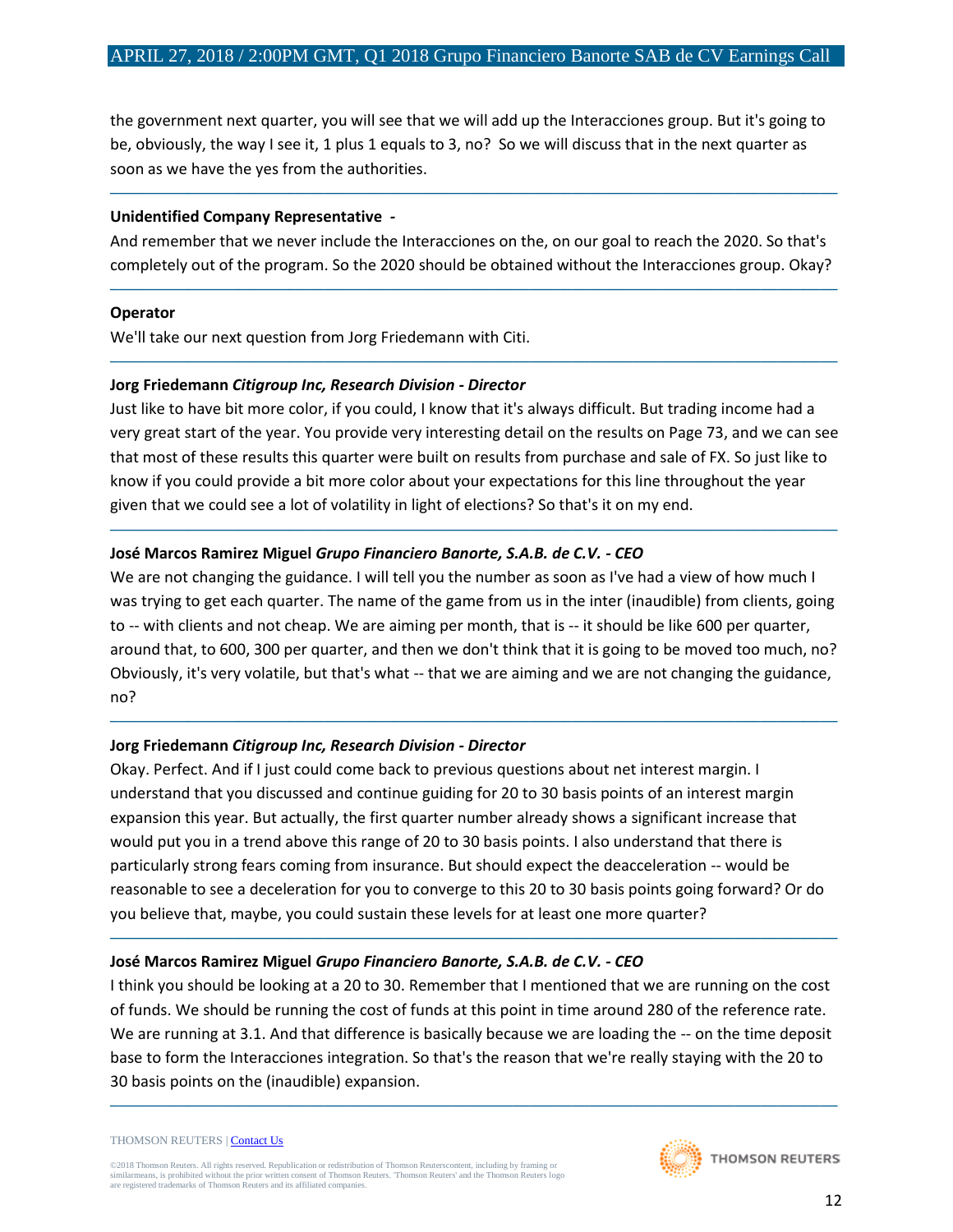─────────────────────────────────────────────────────────────────────────────────────

#### **Operator**

Now take our next question from Marcelo Telles with Crédit Suisse.

## **Marcelo Fedato A. Telles** *Crédit Suisse AG, Research Division - MD of the Latin American Equity Research and Head of the Latin American Financials Sector*

I have a couple of questions. The first one is a follow up on your 2020 guidance. What has been, let's say working better than what you've been anticipating in that plan? And where do you think things are kind of below what would expect? I ask that because, I mean, we've seen insurance growing very strongly. It seems like if you compare it to the banking business, aside from the seasonality, it seems the NII was a little bit on the weaker side. Are you seeing a different composition of results down the road? And my second question is with regards to the IBM project, can you just remind us what is left to be done from, let's say a CRN perspective or any strategy implementation? Or also updating systems that you still have to do down the road to continue to improve your ROE further?

─────────────────────────────────────────────────────────────────────────────────────

#### **José Marcos Ramirez Miguel** *Grupo Financiero Banorte, S.A.B. de C.V. - CEO*

Let me -- first, going to the 2020 is better than we expected -- before, there are (inaudible) to the numbers. I would like to point out that the -- many are surprised that we want to give and maybe what's working better is that we are working as -- the company is not seen as a -- by parts, no I am responsible for this part or the other part. Everybody is responsible for everything. And we move from one piece to the other. And everybody is welcome to move and to talk about the other. So everybody's working in the same direction, with the same objectives. And that's, in my point of view, that's why we surprise each quarter, and we will -- the best is still yet to come, in my point of view. Because we have a lot of work to do independent of how volatile the market could be and all this. And you will see a lot of results in the future. And that is -- the second on the IBM project. We have the foundations. Everything now is solid to down. But we need to connect everything and we still have a lot of things to do, no? At the beginning, a lot of -- a few years ago, you only -- the customer only went to the branches, and now they go to the mobile, they go to the call centers, they go to the ATMs, they go to a, how do you call it? The correspondent agencies. So we are still very young on that. And we still have a lot of things to do, but now that we have foundations, now it's easy to work and to explain what's next. So you will hear from us a lot, talking about connecting all the clients and the client in the middle of everything. And the new bank in the future, how it's going to develop, no? Sorry if I am not talking about numbers, I'm talking about our ideas. But that's my major concern, and it seems that it's going in the right direction, and now we can explain it and now you will see the results because it's easier when you see the results. So that there is a lot of things to be done. There is a lot of room for improvement. And Mexico is huge, in terms of what we can do. So that's why we are very optimistic for 2020 and further. And that's why everything is working, on my point of view, about the expectations, no? I don't know if, Rafael you want to say some numbers here, but maybe ...

## **Rafael Victorio Arana de la Garza** *Grupo Financiero Banorte, S.A.B. de C.V. - COO & CFO*

I think what Michael's mentioned is the key element about the integration of the management team. As you know, there was no -- this point used to be just a product bank and a distribution bank. And then this segment came along 3 years ago, there were initially a lot of fights on the things because it's not

─────────────────────────────────────────────────────────────────────────────────────

#### THOMSON REUTERS [| Contact Us](http://financial.thomsonreuters.com/en/contact-us.html)

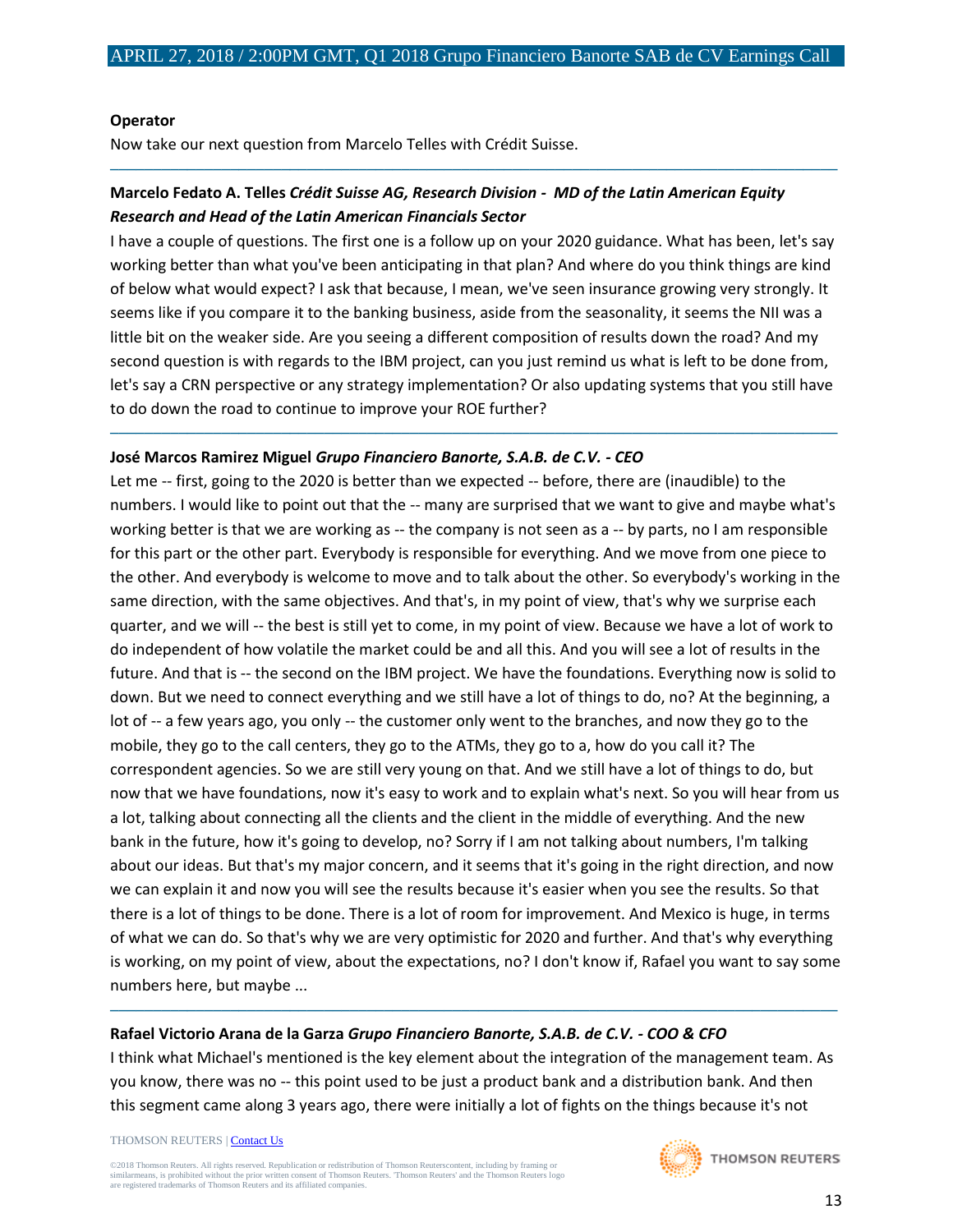easy to incorporate the owner of the client, as we mentioned. But now the distribution guys, the product guys and the segment guys are perfectly aligned on that process. The metrics are perfectly aligned to each other. So there's no messing around -- without the customer experience piece that was also developed very strongly 2 years ago, now is bearing fruit, that everything that goes into the bank has to be approved and tested by the customer experience team, that we now have feedback online with the clients, in every one of our branches' ATMs, to know exactly how they feel about the service and immediately to feedback the pressure points to our network and to the channels. So as Marcus mentioned, a lot of room to improve. If you look at every single one of the metrics, the ROE, the ROA, the NIM, the customer, the products for client, the efficiency numbers, it's really the result of this full integration about the goals of the institution instead of the goals of the segment or the product or the distribution guys. So this is working. As Marcus mentioned, still a lot of room to grow. We are testing a lot of things in the IBM. Artificial intelligence is being tested in the call center, to be fully operational in the next 2 months. A new digital bank is on the way. And we want to be fully in place for the next -- April of next year. The mobile -- the new application of the mobile is coming strongly and in the right --

─────────────────────────────────────────────────────────────────────────────────────

─────────────────────────────────────────────────────────────────────────────────────

─────────────────────────────────────────────────────────────────────────────────────

─────────────────────────────────────────────────────────────────────────────────────

─────────────────────────────────────────────────────────────────────────────────────

─────────────────────────────────────────────────────────────────────────────────────

─────────────────────────────────────────────────────────────────────────────────────

#### (technical difficulty)

#### **Operator**

We'll now take our next question from Arturo Langa with Itau BBA.

#### **Arturo Langa** *Itaú Corretora de Valores S.A., Research Division - Research Analyst*

I was wondering if there were any updates, or if you can share any of your opinions regarding the dividend policy going forward, considering the ROE you guys are posting, and the capital ratios you currently have, there might be some room to optimize the capital structure of the banks. I was wondering if you had any ideas in mind, with respect to that.

#### **Operator**

(foreign language) Hello? Please stand by.

(technical difficulty)

**José Marcos Ramirez Miguel** *Grupo Financiero Banorte, S.A.B. de C.V. - CEO*

Hello, sorry for the disconnection. Are you there?

#### **Operator**

Yes, we are.

**Úrsula Margarete Wilhelm Nieto** *Grupo Financiero Banorte, S.A.B. de C.V. - Executive Director of IR* Kathy are we back in the line?

#### **Operator**

Yes you are. You are free to speak.

THOMSON REUTERS [| Contact Us](http://financial.thomsonreuters.com/en/contact-us.html)

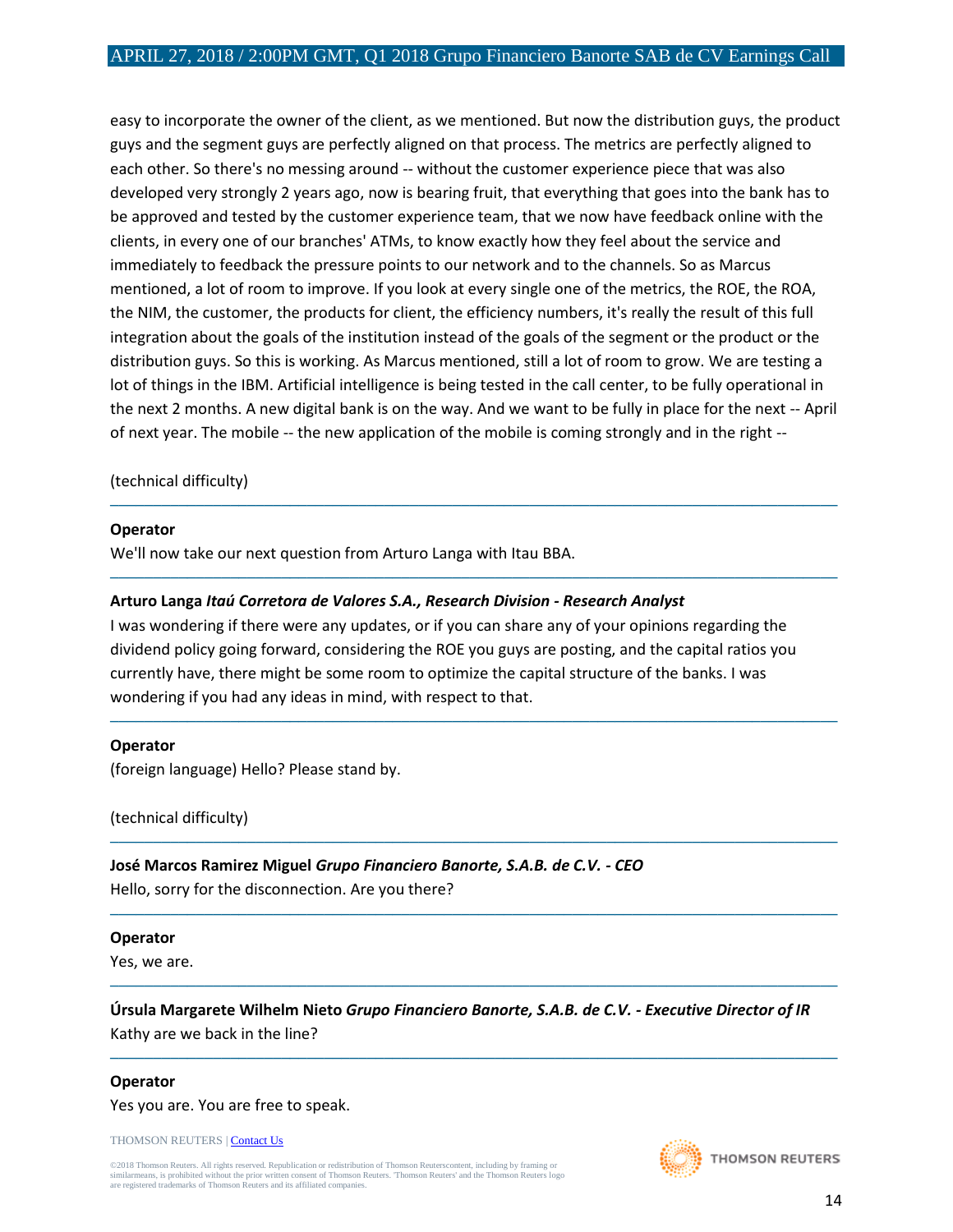─────────────────────────────────────────────────────────────────────────────────────

#### **José Marcos Ramirez Miguel** *Grupo Financiero Banorte, S.A.B. de C.V. - CEO*

I don't know much -- where we stay, I don't know -- I was moving into the IBM. I don't know if that was the last part that you heard?

─────────────────────────────────────────────────────────────────────────────────────

─────────────────────────────────────────────────────────────────────────────────────

─────────────────────────────────────────────────────────────────────────────────────

# **Úrsula Margarete Wilhelm Nieto** *Grupo Financiero Banorte, S.A.B. de C.V. - Executive Director of IR*

Okay, Kathy, are there any more questions?

#### **Operator**

Yes. Arturo, you may ask your question again.

#### **Arturo Langa** *Itaú Corretora de Valores S.A., Research Division - Research Analyst*

Yes, I think I got disconnected during my question, but thank you for taking it. I was going to ask regarding dividend policy. If there are any ideas you guys have in mind in terms of making the capital base more efficient. In my opinion, I think with the ROE you guys are posting, and what we have forecasted for the future, there might be some room to continue to optimize the balance sheet. So I was wondering if there're any ideas you guys are thinking about that.

─────────────────────────────────────────────────────────────────────────────────────

#### **José Marcos Ramirez Miguel** *Grupo Financiero Banorte, S.A.B. de C.V. - CEO*

Okay. Thank you, Arturo. As you know, it's a never-ending story. I'm talking about what are we going to do with -- the idea is to make it more efficient. We don't have a specific movement right now. As soon as we have it, we will tell you. But we are really eager to do it better than we can and to employ the (inaudible) something. Go ahead, Ursula.

─────────────────────────────────────────────────────────────────────────────────────

#### **Úrsula Margarete Wilhelm Nieto** *Grupo Financiero Banorte, S.A.B. de C.V. - Executive Director of IR*

This year the dividend payout remains unchanged at 40%. We should expect to pay dividends before the end of the first half of the year, in June. Then remember that, once we do the integration with Interacciones, our regulatory capital ratios will be affected by, we have estimated around 100 basis points for a Tier 1 capital ratio, because remember that Interacciones will be merged with basically no equity because part of the transaction price will be the dividend that we'll be paying from Interacciones in cash for -- part of the transaction will be coming from the capital reduction of the Interacciones bank. So this year, we do not have any, let's say, additional movements for the capital because we have to build up capital again for -- after Interacciones is merged. Remember that the management commitment for the Tier 1 capital is to not be below 12%. So we have to rebuild that. So maybe next year we could have some extraordinary dividends. But this is something that we will communicate in due time.

─────────────────────────────────────────────────────────────────────────────────────

─────────────────────────────────────────────────────────────────────────────────────

#### **Operator**

(Operator Instructions) We'll now take our next question from Carlos Gomez with HSBC.

#### **Carlos Gomez-Lopez** *HSBC, Research Division - Senior Analyst, Latin America Financials*

Two brief questions. One, if we could revisit once more, the insurance business. You mentioned 26% earnings growth for the year. I guess we want to know what the run rate of the insurance business, I

THOMSON REUTERS [| Contact Us](http://financial.thomsonreuters.com/en/contact-us.html)

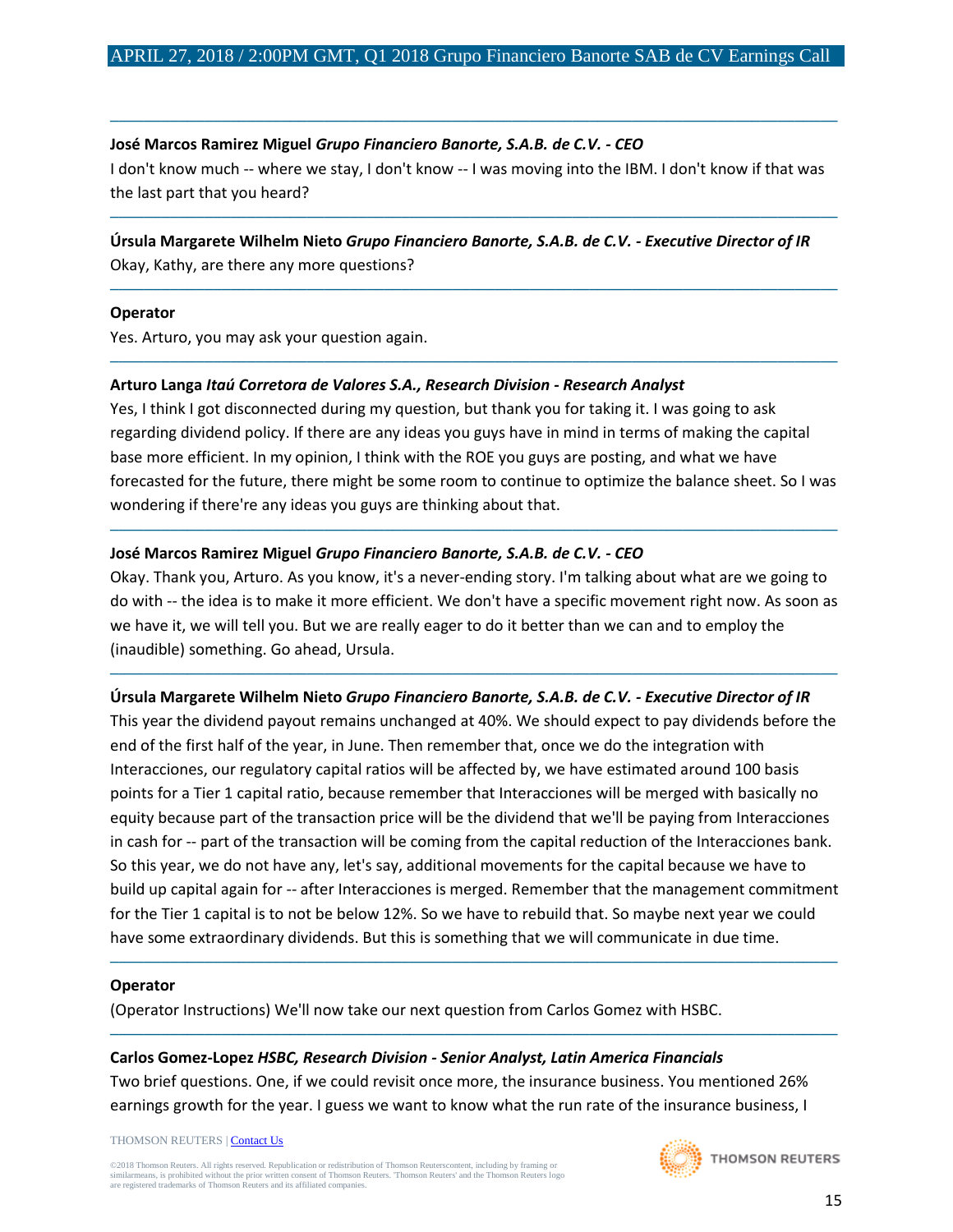mean given that your new level of activity should be for each quarter. And would -- we should expect volatility going forward, or it might be more stable, this was a one-off? And my second question is more general. How are you seeing loan demand? By now -- we are almost in May, have you seen any either reduction in economic activity or pick up as the year goes on?

─────────────────────────────────────────────────────────────────────────────────────

#### **Úrsula Margarete Wilhelm Nieto** *Grupo Financiero Banorte, S.A.B. de C.V. - Executive Director of IR*

If anything, in insurance, Carlos -- and I will let Fernando talk about it further, but remember that since the implementation of Solvency II in 2016, we've had the assisted pattern in the insurance, quarters where the first quarter is the strongest quarter in terms of premium volume and net profit because of the renewals that take place in that quarter. So you should expect, as we have seen in the last 2 years, that the second quarter, the insurance number is much lower, both in terms of premium growth and in terms of net profit. Because of this, the seasonality in the accounting of the policy renewals, no? So yes, this is the strongest quarter of the year for insurance. We should continue to see good numbers moving forward, but not as strong as what we saw in this quarter. And therefore, you should expect that in the second quarter, the net interest margin that we reported today for the group at 5.6% might be lower because of less premium growth in insurance. Fernando, would you like to add something?

## **Fernando Solís Soberón** *Grupo Financiero Banorte, S.A.B. de C.V. - Md of Long Term Savings & General Director of Long Term Savings*

─────────────────────────────────────────────────────────────────────────────────────

No. I think that you mentioned that quite nicely. I would just say that for the long term, the insurance company will keep growing as long as the -- nearly as long as the mortgage and the car loans to grow in at nice rates. We do foresee a nice future there, and also, remember that one of the products that we would like to cross-sell more to both firms and families is insurance. So I think we will keep growing nicely. But definitely, I think the growth rate will not be as large as what's been seen this quarter. That's certainly the case. And I would say, I mean, my guidance I will not change it. I mean, Rafael mentioned 26%. But I would say, on a more conservative basis, that it will be somewhere between 20% to 26%. But say, it's still premature to tell because, in the near future, we have to be very careful. And I mean -- how the loss ratio is still behaving in some lines of businesses. Also we will see some increases in the cost of insurance and we will not know yet, or we do know yet how much of that is increasing the cost, which we do not know yet because it depends on the moment in which we sell an account, and how much it will cost us to insure, whether that with affect our margins or not. So I'd rather be more conservative. That's why I would like to say my guidance as of today, it's somewhere to end of year for 20% to 26%. And perhaps going back to our previous question, but that I -- I'm not quite sure I understood it quite well, but -- because I couldn't hear it very well, but some of the technical we said that we'd put in place, of course. Some of those technical research will be paid as claims come through. That's part of the business. So again, it will be somewhere between 20% to 26%, I would say, the guidance for this year. And for the long term, I mean as long as the group keeps growing, as long as we cross-sell more, definitely, we have -- we will keep growing. I mean, I do see that.

─────────────────────────────────────────────────────────────────────────────────────

─────────────────────────────────────────────────────────────────────────────────────

## **Carlos Gomez-Lopez** *HSBC, Research Division - Senior Analyst, Latin America Financials* And regarding economic activity and loan growth for the rest of the year?

#### THOMSON REUTERS [| Contact Us](http://financial.thomsonreuters.com/en/contact-us.html)

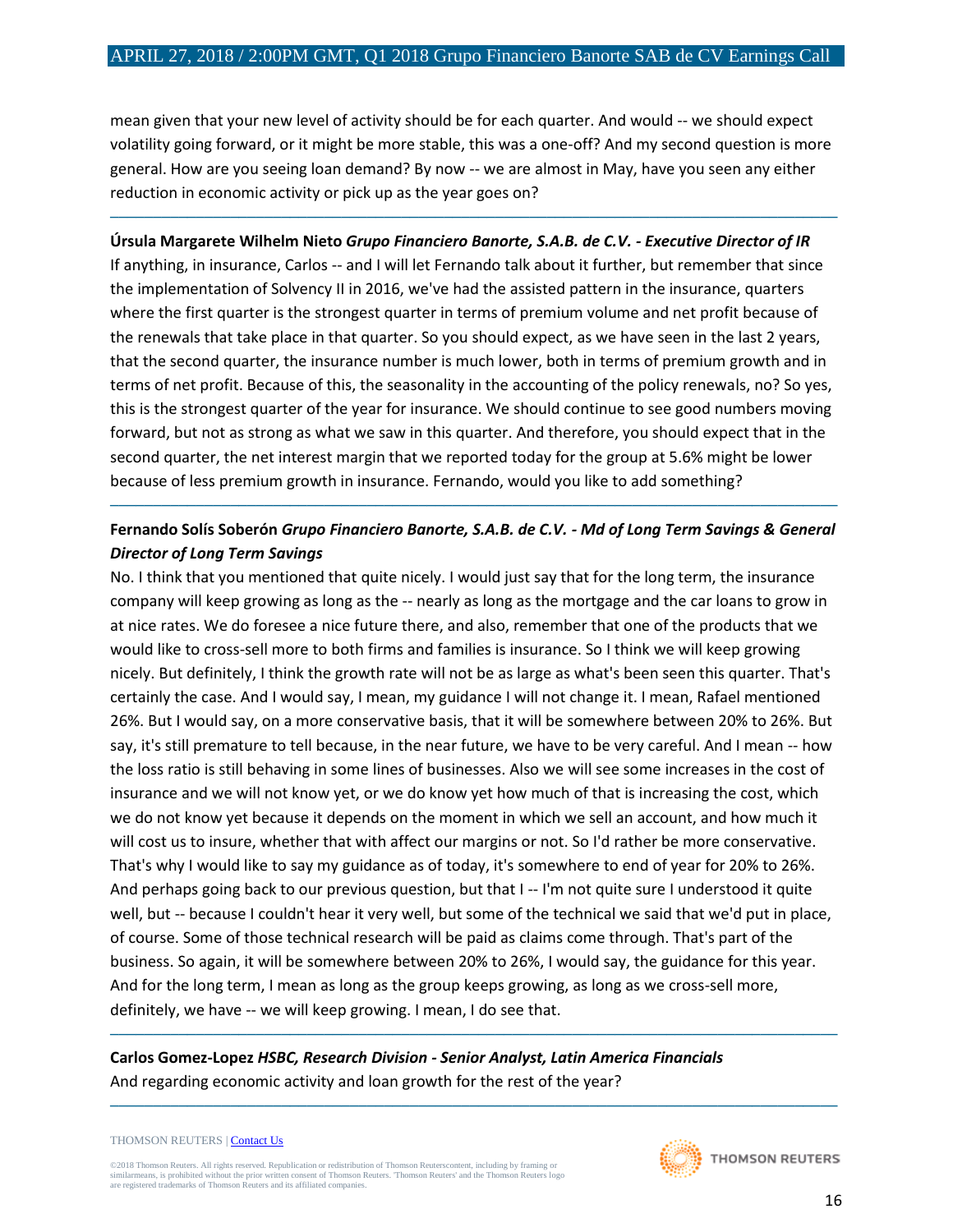#### **José Marcos Ramirez Miguel** *Grupo Financiero Banorte, S.A.B. de C.V. - CEO*

Gabriel Casillas is going to help us a little bit in the economy.

#### **Unidentified Company Representative** *-*

The loan growth, you will continue to see a reasonable growth on the consumer. Commercial and corporate, we are staying the course. So to reach the 8% to 9% loan growth overall for the group, we see that very feasible for us.

─────────────────────────────────────────────────────────────────────────────────────

## **Gabriel Casillas Olvera** *Grupo Financiero Banorte, S.A.B. de C.V. - Deputy Director General of Economic Analysis*

─────────────────────────────────────────────────────────────────────────────────────

Hi, this is Gabriel Casillas, chief economist. Thanks Carlos, for the question. Chief economic activity, as Marcos had already mentioned that, employment has been doing pretty well, as well as real wages. Just want to highlight a couple of things. For this year, on the economic research team, we're expecting GDP to grow 2.5%. We're one of the most optimistic. We have been quite optimistic in the past year for this year. And actually, there are the 3 major reasons: Number 1 is that your global growth is biggest, and as you have heard from the IMF, it's synchronized, and that's good for an open economy like Mexico. Number 2, we are expecting oil outputs to be -- growth around 0, meaning that the oil platform will be stabilized after many years of decline. So that's very important -- actually, just to mention this, last year actually oil output took away 40 basis points from GDP growth. So instead of having grown 2% as we did, we could have grown 2.4%. So that's a major thing. Is it -- now the contribution is going to be 0 instead of negative. And number 3, electoral spending provisionally boosts retail sales by -- in July and August. But on a more structural basis, very important here to highlight, unemployment rate is at its lowest from - since 2006. Formal employment has been growing extremely well. And now finally that inflation is coming off, real wages are increasing once again, and that's also, as you know, a major thing. So in this context, really growth is doing well and this is also helping loan demand. So we are, continue to be quite optimistic that inflation will continue to converge to something around 4% by year-end, and to the target on 2019. And in terms of growth, just a final comment. We'll have the GDP number for the first quarter of this year in a few days. And it's going to cause a little bit of noise, because it may be little bit low. You will -- might see it at 1.5%, 1.6%. We have to highlight that if you adjust for calendar days, this would mean something around 2.4%, 2.5%, that it's going to be, of course supporting our forecast for the whole year. This has to do with Easter. Easter last year took place in April, and this year it took place in March. So in this context, this famous holy week effect takes away a couple of points from GD. But other than that, we are very optimistic on growth.

#### **Operator**

(Operator Instructions) We'll take our next question from Jason Mollin with Deutsche Bank.

## **Jason Barrett Mollin** *Scotiabank Global Banking and Markets, Research Division - MD of LatAm Financial Services*

Just a follow-up question on the evolution of the shareholder's equity account. We saw a loss in the valuation of the mark-to-market securities this quarter. We did see a big gain on the hedging, I guess, that offset part of that. But if you can tell us what kind of securities are in that portfolio? And are you

─────────────────────────────────────────────────────────────────────────────────────

─────────────────────────────────────────────────────────────────────────────────────

THOMSON REUTERS [| Contact Us](http://financial.thomsonreuters.com/en/contact-us.html)